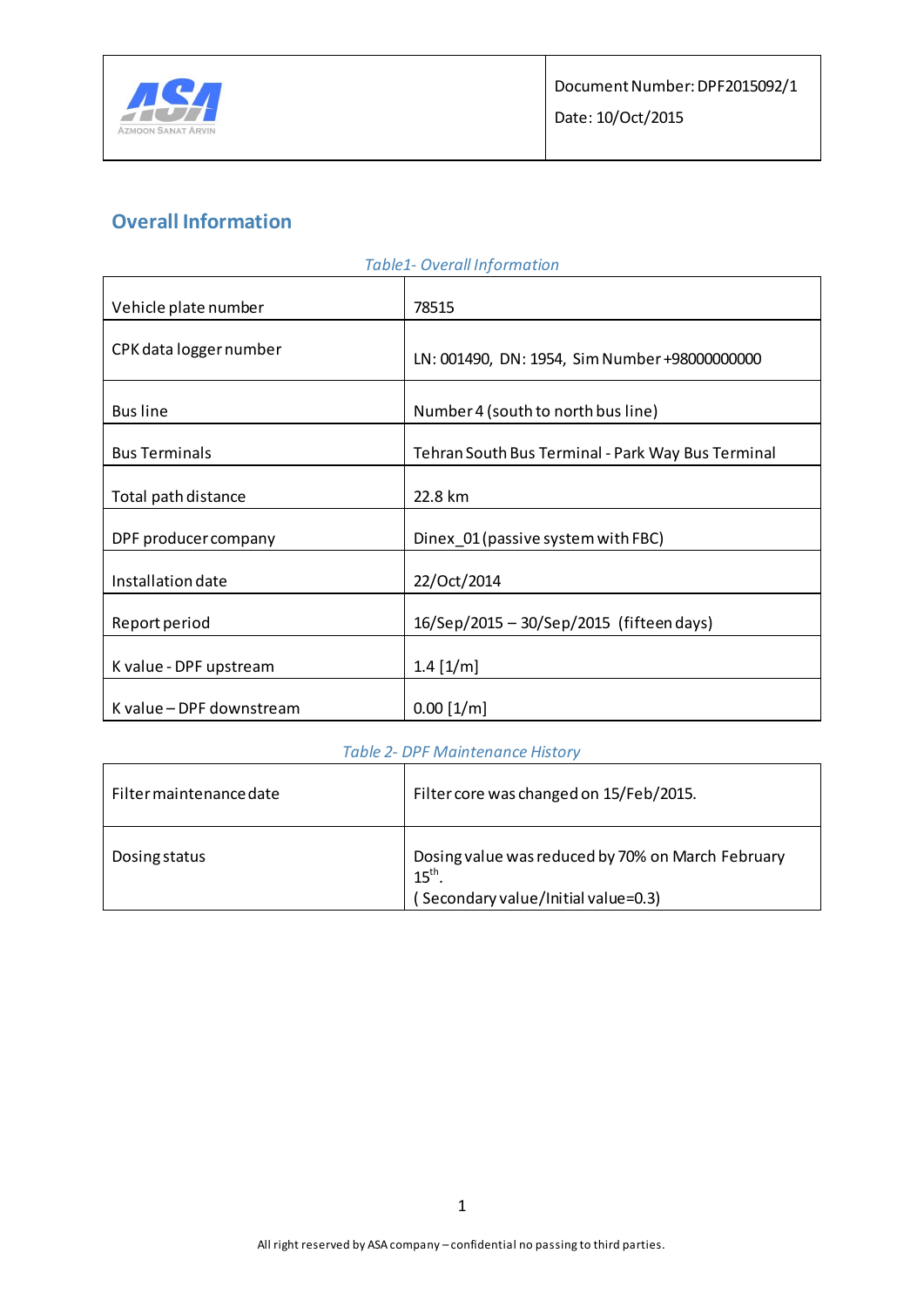

| Bus mileage (from DPF installation date)            | 48503 km            |
|-----------------------------------------------------|---------------------|
| Bus mileage over the period                         | 580 km              |
| Working days over the period                        | 2 days              |
| Stop days                                           | 13 days             |
| Data logger working days                            | 2 days              |
| Working hours over the period                       | 31 hours 52 minutes |
| Average working hours per day (including stop days) | 2 hours 7 minutes   |
| Bus average speed                                   | 18.2 km/hr          |
| idle speed time to all working time ration          | 49.47 %             |
| Total Bus fuel consumption over the period          | 325 lit             |
| Fuel consumption per hour                           | 10.2 lit/hr         |
| Average fuel consumption                            | 0.56 lit/km         |
| Total Bus additive consumption over the period      | - lit               |
| Average additive consumption                        | - cc/km             |
| Additive consumption to fuel ration                 | $-$ cc/1000lit      |

### *Table 3- Fuel and Additive Consumption Information*

**Notice:** System worked only three days during this period, so additive consumption measurement was so hard and unreliable.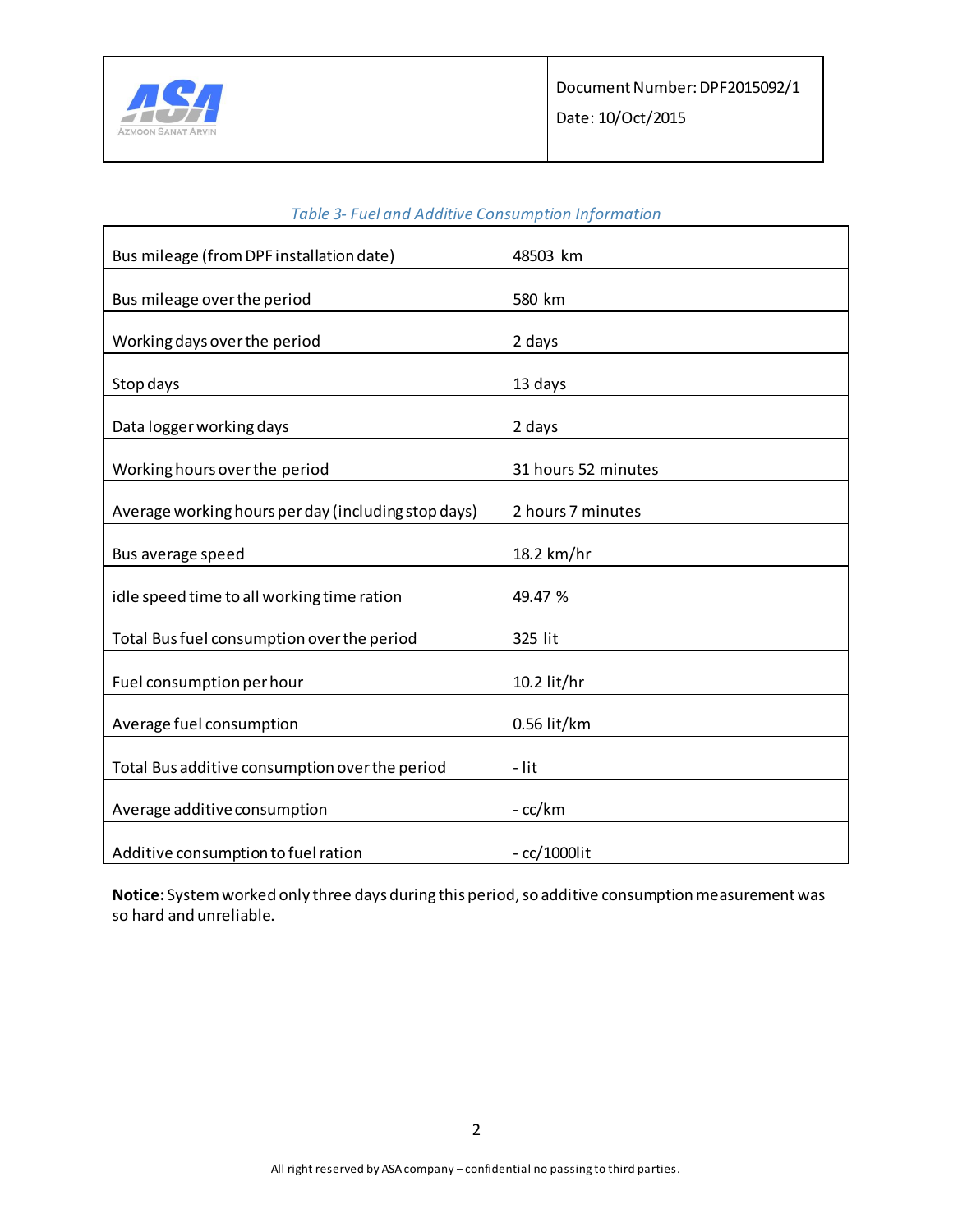



### **Temperature, Pressure and Engine Speed Overview**

*Figure 1- Pressure distribution over the working hours*



*Figure 2-Temperature distribution over the working hours*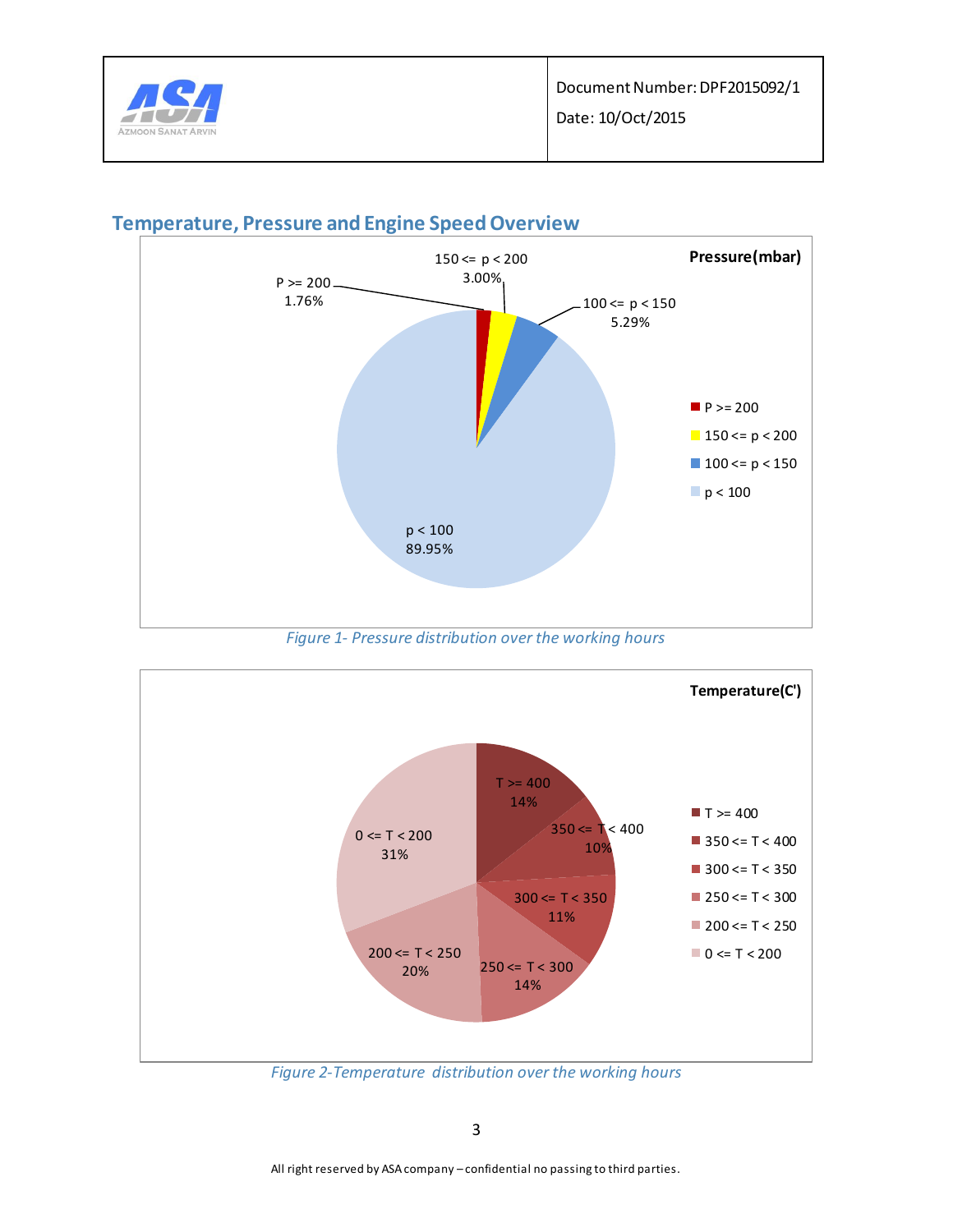



*Figure 3- Engine speed distribution over the working hours*

#### *Table 4- Mean values*

| Mean temperature (C) | Mean pressure(mbar) | Mean engine speed(rpm) |
|----------------------|---------------------|------------------------|
| 270.47               | 39.06               | 854                    |

#### *Table 5- Mean values without idling*

| Mean temperature (C) | Mean pressure(mbar) | Mean engine speed(rpm) |
|----------------------|---------------------|------------------------|
| 320.94               | 64.45               | 1149                   |

#### *Table 6- Max-min values*

| Max-min temperature(C) |       | Max-min pressure(mbar) $\vert$ Max-min engine speed(rpm) |
|------------------------|-------|----------------------------------------------------------|
| 574-50                 | 288-0 | 2112-368                                                 |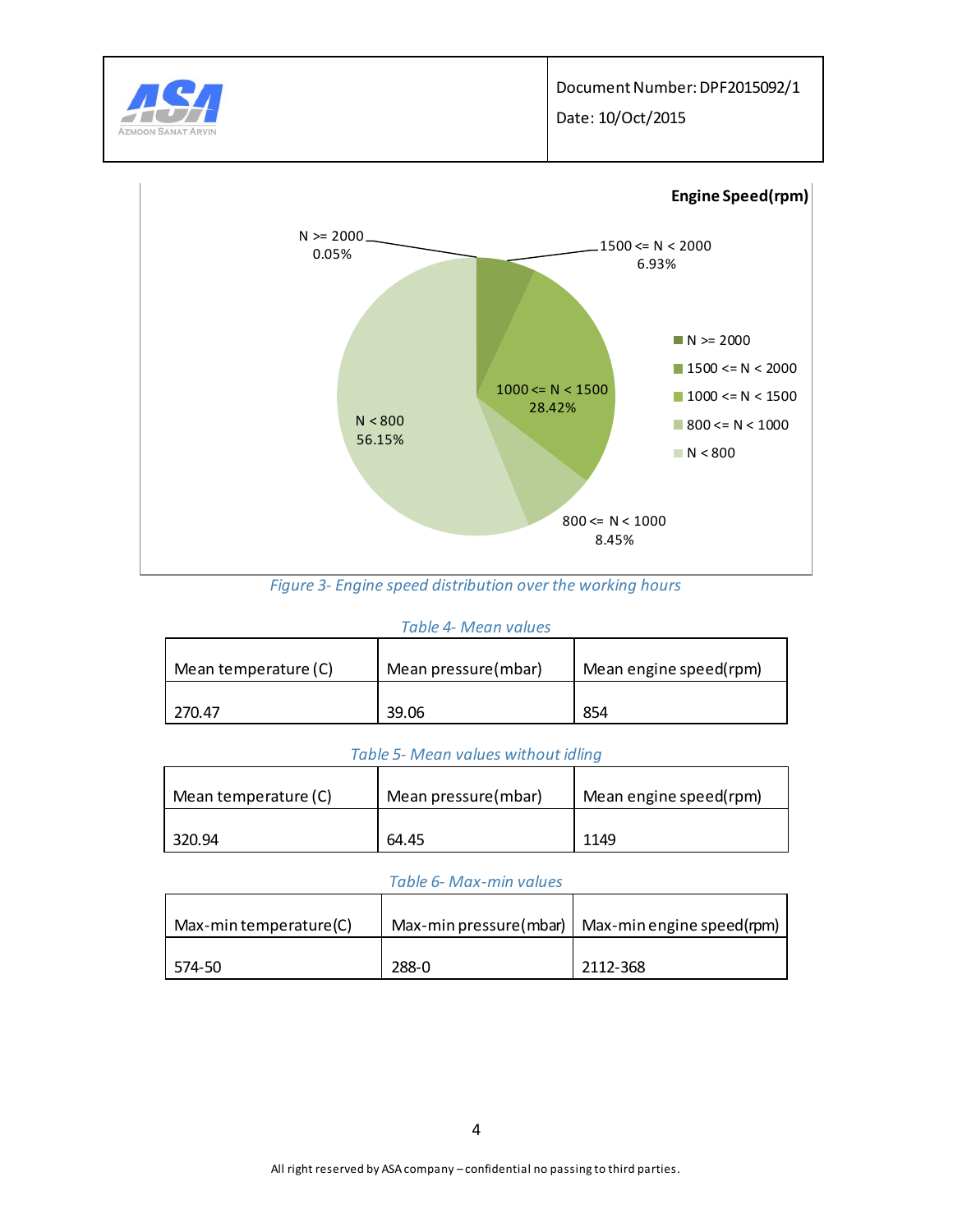

## **Detailed Pressure Analysis**



*Figure 4- Pressure distribution over the period*





Notice: backpressure distribution was shown into two diagrams. As obvious in figure 5, stopworking periods were eliminated and pressure was displayed along working hours.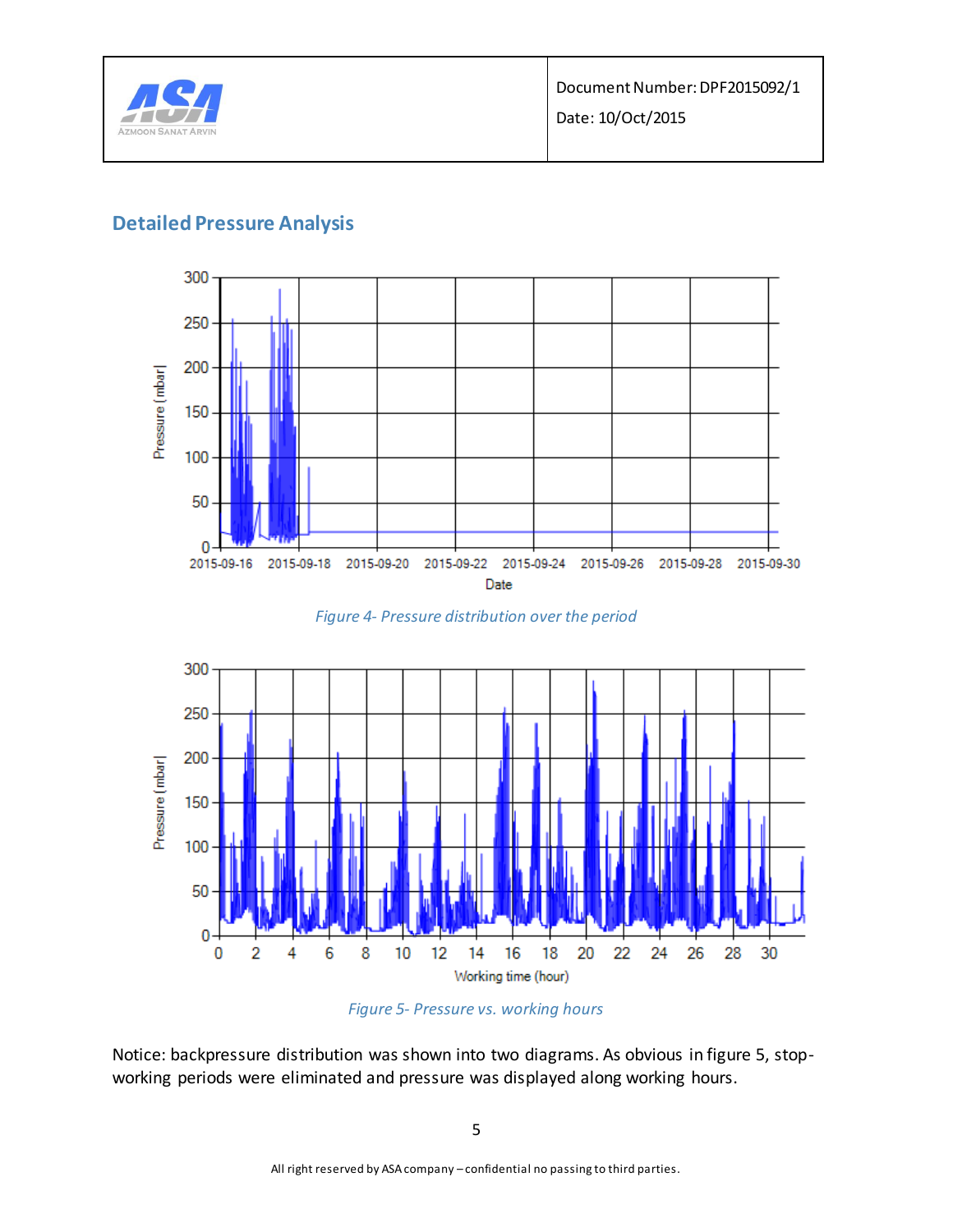

# **Detailed Temperature Analysis**



*Figure 6- Temperature distribution over the period*



*Figure 7- Temperature distribution over the period*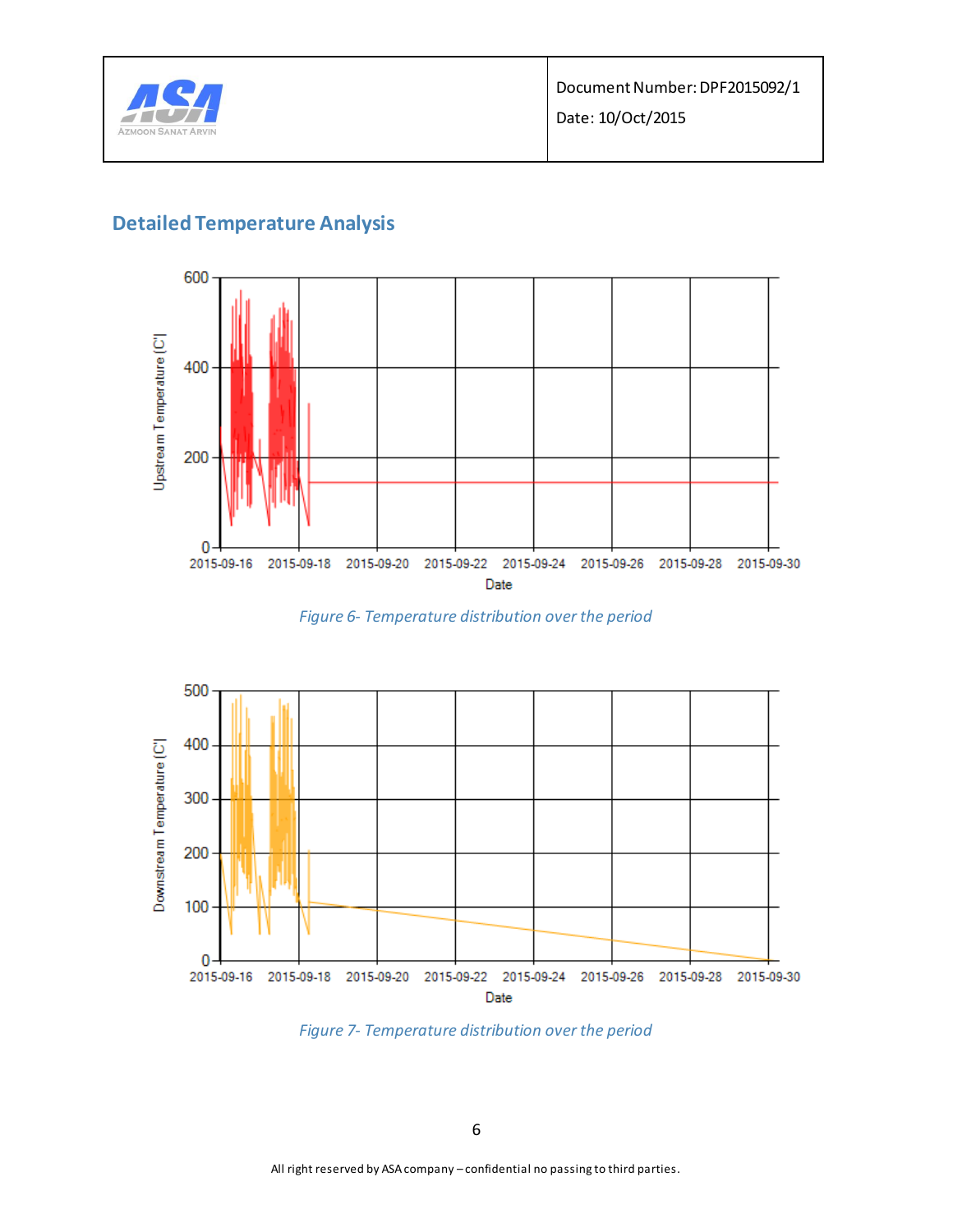

Document Number: DPF2015092/1 Date: 10/Oct/2015

Upstream Temperature (C'  $\overline{0}$  $\overline{2}$ Working time (hour)





*Figure 9- Temperature vs. working hours*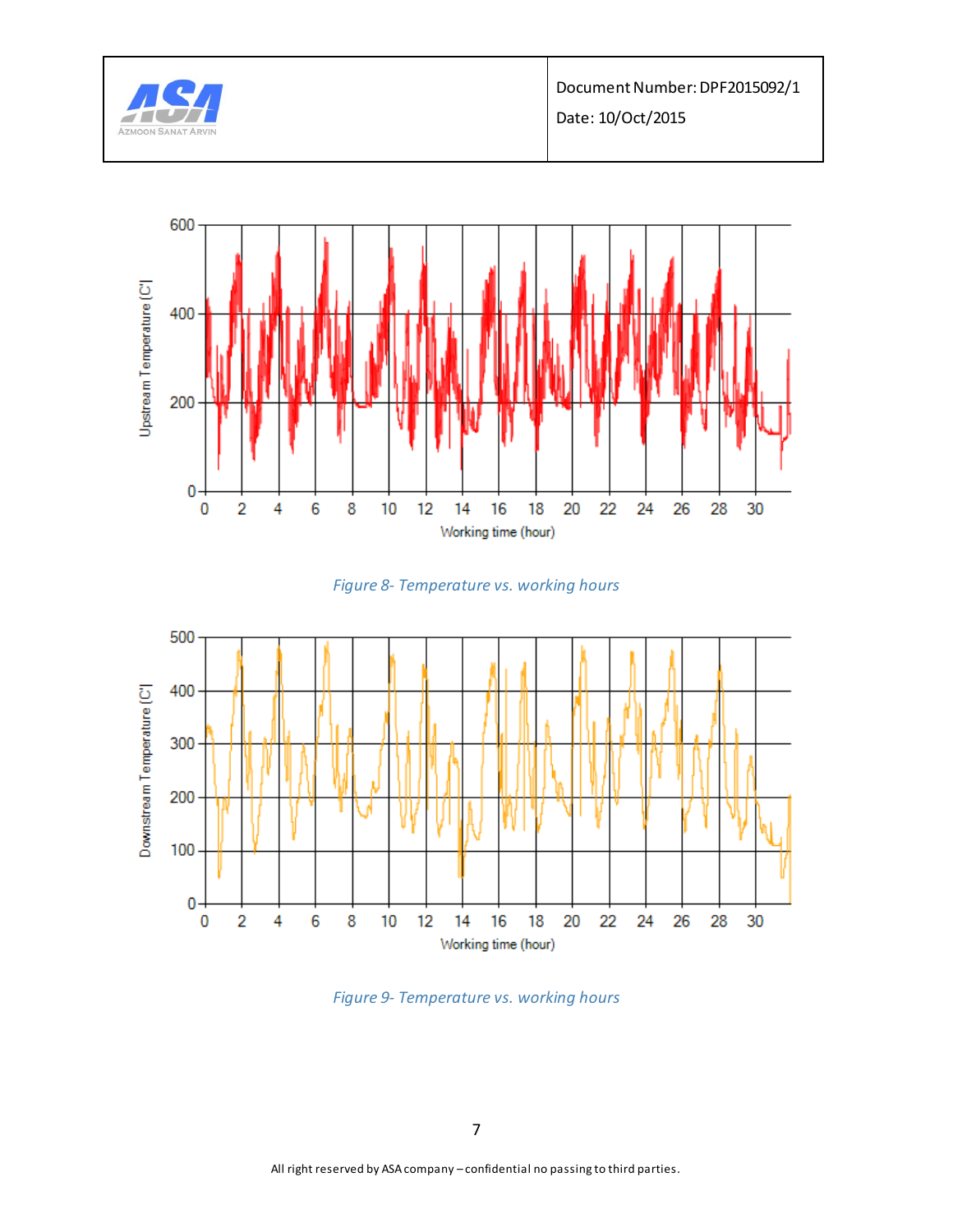

## **Engine Speed Diagrams**



*Figure 10- Engine speed distribution over the period*



*Figure 11- Engine speed diagram for calculating CPK's working days*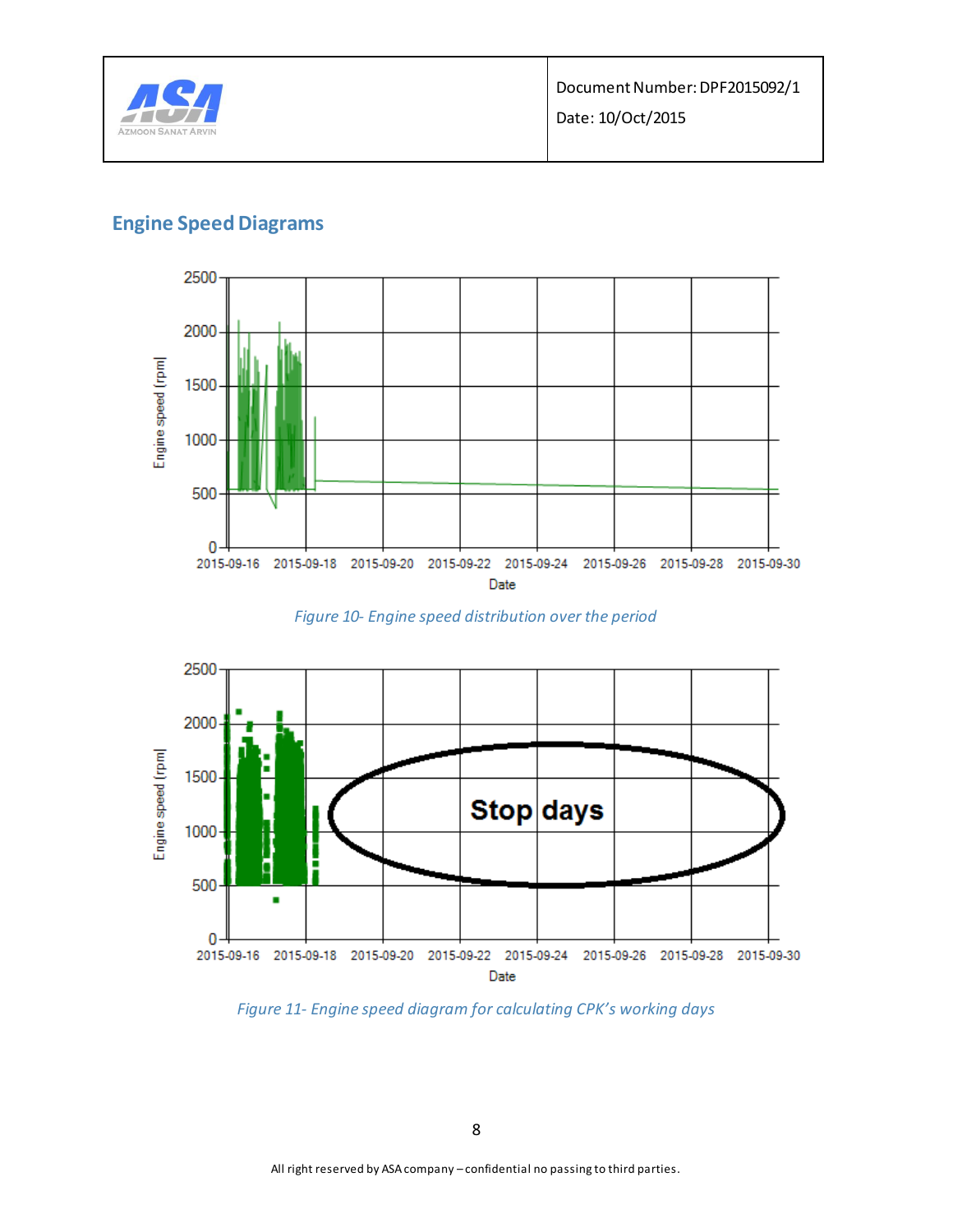

*Figure 12- Time diagram for calculating CPK's working days*

Notice: Data logger sampling time can be calculated from Figure 12. The lines parallel with Date axis show days without data logger data.

### **Pressure-Engine Speed diagrams**



*Figure 13- Pressure against engine speed*

Notice: Red alarm (pressure>200 mbar) and yellow alarm (200>pressure>150) ranges were indicated in figure 13.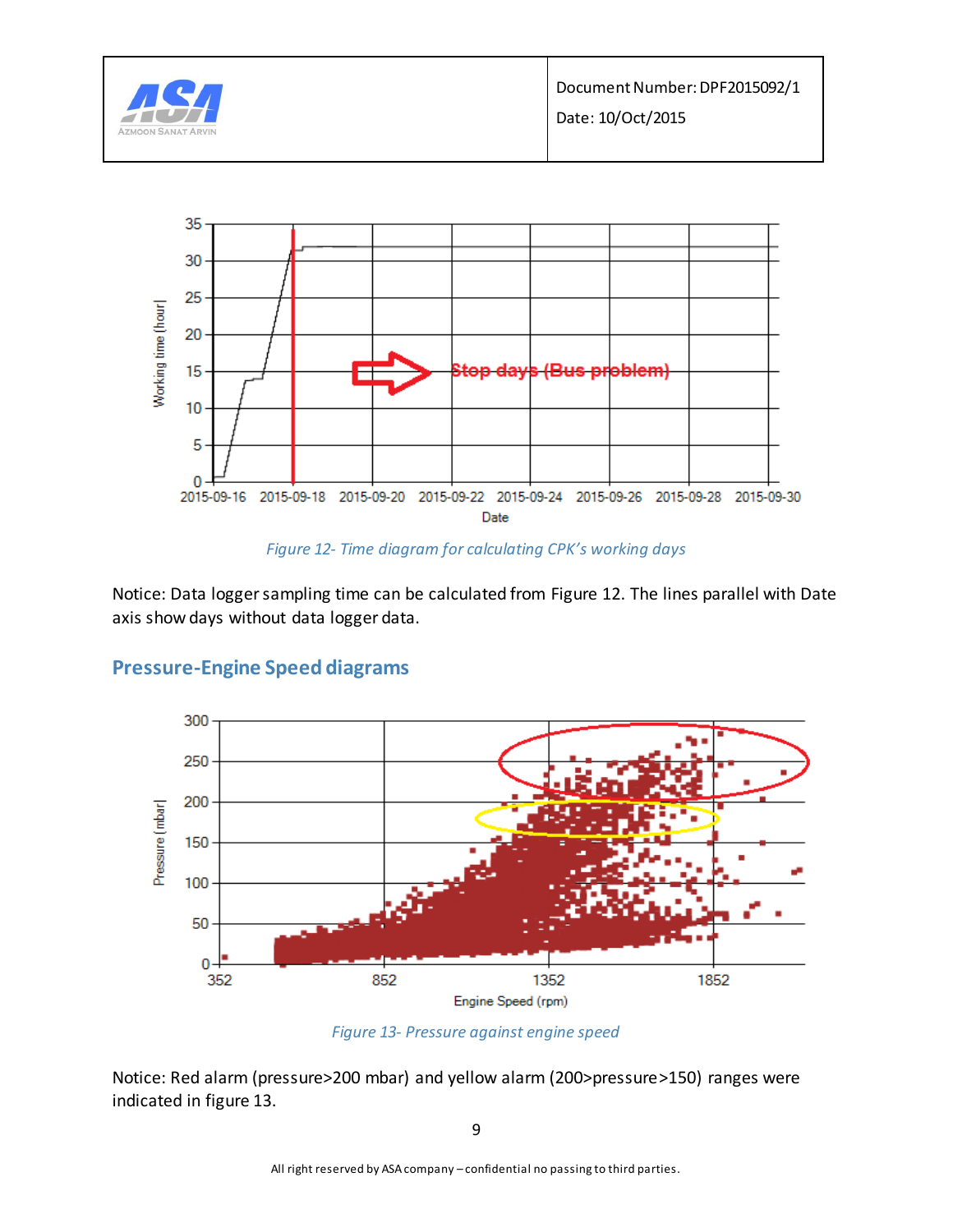

Document Number: DPF2015092/1

Date: 10/Oct/2015



*Figure 14- P, N distribution vs. working hours*

### **Temperature-Engine Speed diagrams**



*Figure 15- Temperature against engine speed*